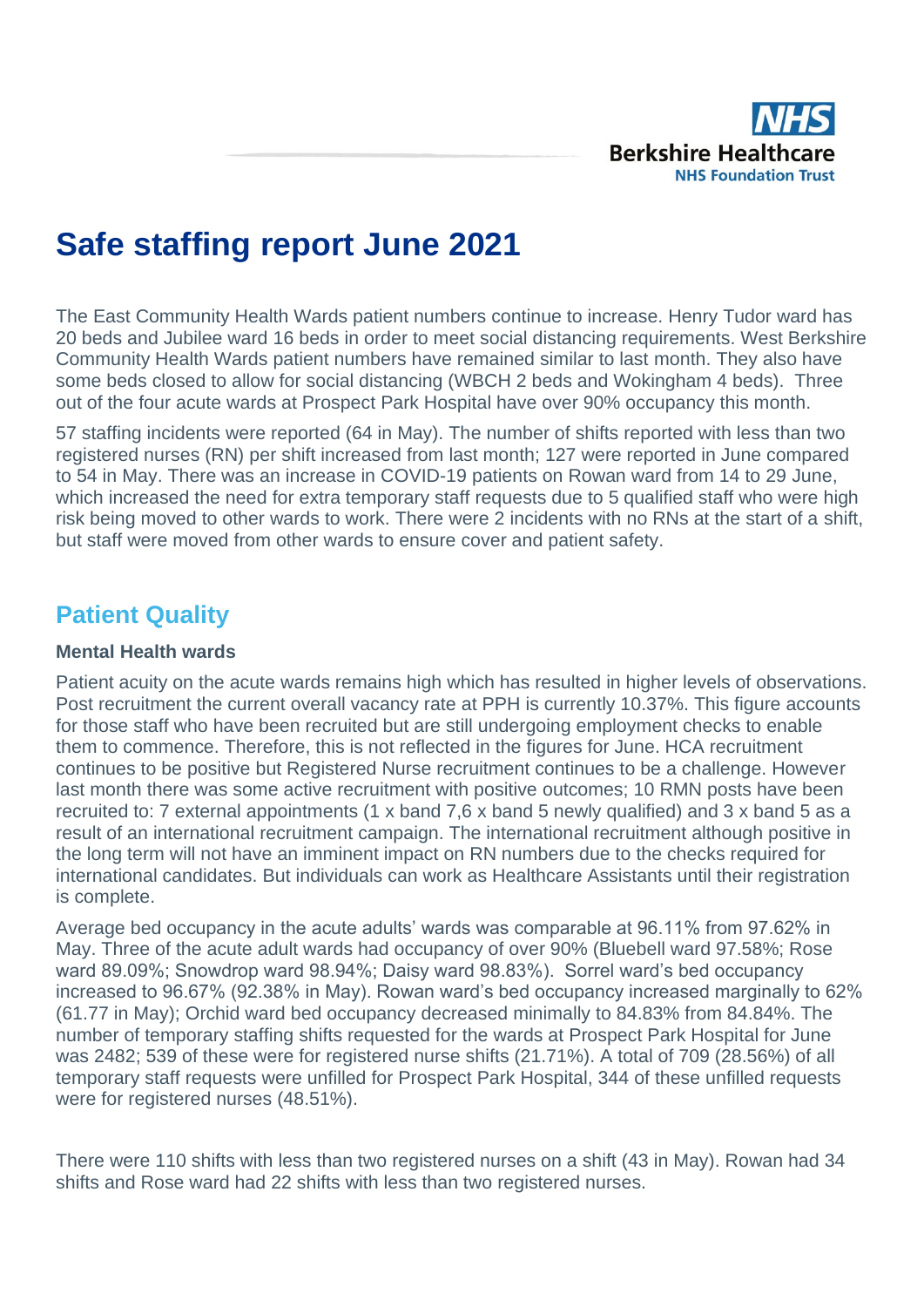On shifts with less than two registered nursing staff there were senior clinical staff on the wards (Matron, Ward Manager and Clinical Development Lead) and therapy staff based on the wards 9- 5pm during the week that provided support. Staff were moved across the hospital (including APOS staff) to assist wards in meeting their minimal staffing requirements when required, support was also provided by the Designated Senior Nurse on duty. In addition, several AHPs worked on the wards to support existing nursing staff. From 14 to 29 June; Rowan ward had an increase in COVID-19 patients which resulted in 5 vulnerable RN staff being moved to other areas. This increased the need for extra temporary staffing during this timeframe.

Campion unit bed occupancy increased to 54.81% from 48.38% in May. There were no planned shifts with less than two registered nurses. The number of temporary staffing shifts requested for Campion unit was 206; 86 of these were for registered nurse shifts (41.74%). A total of 8 (3.88%) of all temporary staff requests were unfilled. There were 3 unfilled requests for a registered nurse (37.5%).

Table 1 below shows the current staffing position at PPH by registered and unregistered staff. These reflect the budget for 2021/22 and the increase in activity co-ordinators. These figures are less posts offered.

|            | <b>Registered</b><br><b>Vacancy</b><br><b>nurses</b><br>(wte)<br>(wte) |                   | <b>Total</b><br>available<br>registered<br>nurses (wte) | <b>Unregistered</b><br>nurses (wte) | <b>Vacancy</b><br>(wte) | Total available<br>unregistered<br>nurses (wte) |  |  |
|------------|------------------------------------------------------------------------|-------------------|---------------------------------------------------------|-------------------------------------|-------------------------|-------------------------------------------------|--|--|
| <b>PPH</b> | 109.15                                                                 | 29.96<br>(27.45%) | 79.19<br>(72.55%)                                       | 192                                 | 39.64<br>(20.65%)       | 152.36<br>(79.35%)                              |  |  |

#### **Table 1. Current vacancies:**

# **Community Health wards (CHS)**

Lower bed occupancy in East has continued to assist with their patient dependency although numbers have increased considerably this month. Jubilee ward had 16 beds and Henry Tudor ward has 20 beds available due to meeting social distancing requirements. West wards also have less beds available due to social distancing requirements. West Berkshire have 43 beds available (2 closed for social distancing across Donnington and Highclere wards) and Wokingham have 42 beds available (4 beds closed for social distancing across Windsor and Ascot wards).

The average bed occupancy for the West CHS wards has decreased slightly for June to 85.55%; (Oakwood Unit 90.37%, Donnington ward 88.93%, Highclere ward 69.82%, Ascot ward 83.68%, Windsor ward 94.96%). West CHS wards requested 640 temporary shifts, 265 were for registered nurses (41.40%). A total of 188 (29.37%) shifts were unfilled; 44 were for registered nurses (23.40%).

Highclere ward had 7 shifts and Donnington ward 0 shifts with less than two registered nurses; they supported each other to ensure both the wards were covered and patient safety maintained. In addition, Nurse Associates were utilised when there was only RN available. Ascot ward had 8 shifts and both Windsor ward and Oakwood unit had 1 shifts with less than two registered nurses.

The average bed occupancy for the East wards increased to 82.62% from 70.94% last month: Jubilee ward 79.58%, Henry Tudor ward 85.67%. Henry Tudor ward now has a bed capacity of 20 beds as patients and Jubilee ward 16 beds to allow for social distancing requirements. East CHS wards requested 121 temporary shifts; 48 (39.66%) were for registered nurses. A total of 10 shifts (8.26%) were unfilled; 0 was for registered nurses.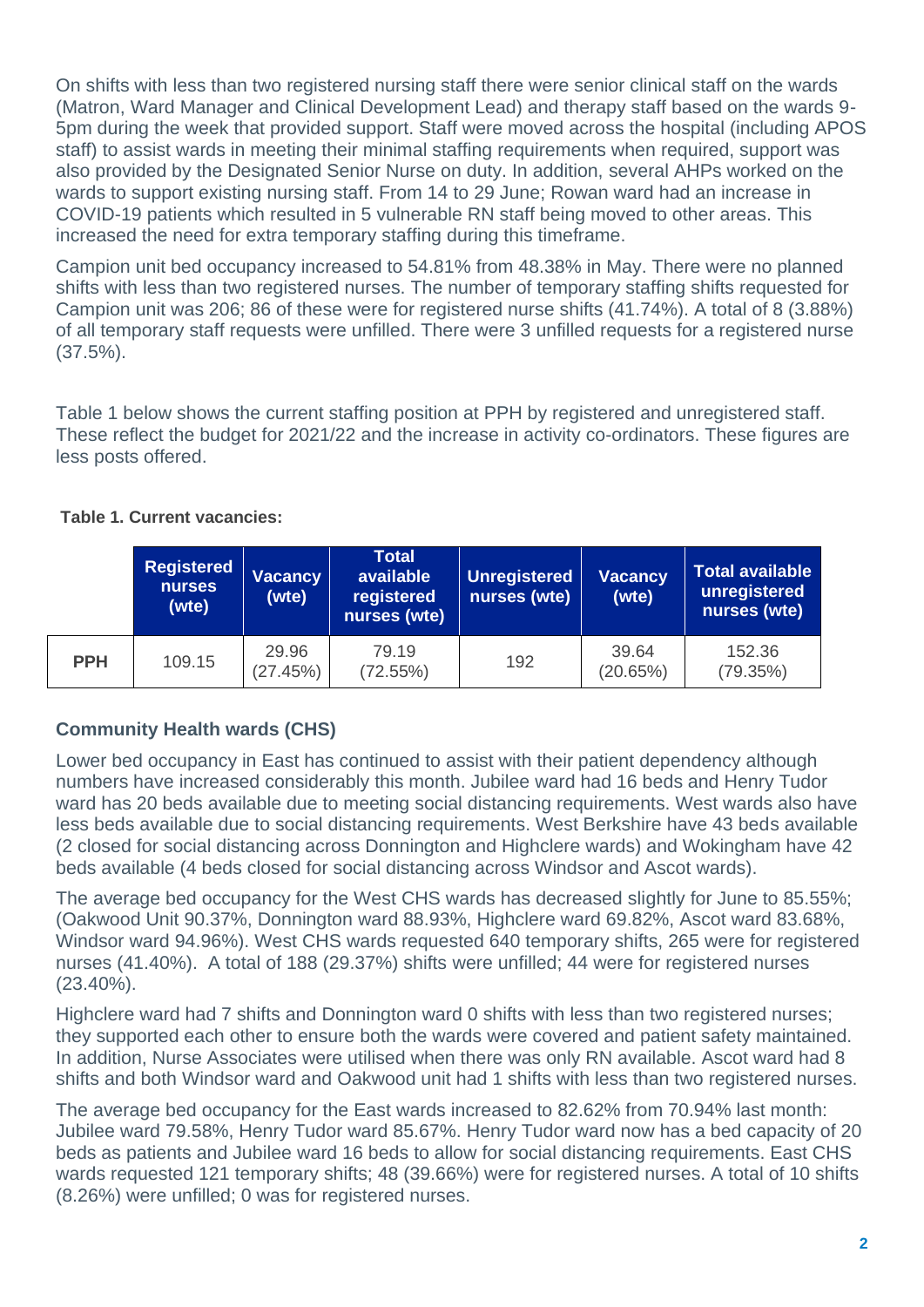There were 0 shifts with less than two registered nurses on Henry Tudor ward or Jubilee ward. Both Henry Tudor ward and Jubilee ward are trialling different shift patterns for 3 months alongside their existing roster to improve both work life balance for staff and manage the increasing acuity and dependency of the patients. This will be reviewed in August 2021.

|                                    | <b>Registered</b><br><b>nurses</b><br>(wte) | Vacancy<br>(wte) | <b>Total</b><br>available<br>registered<br>nurses (wte) | <b>Unregistered</b><br>nurses (wte) | <b>Vacancy</b><br>(wte) | <b>Total available</b><br>unregistered<br>nurses (wte) |
|------------------------------------|---------------------------------------------|------------------|---------------------------------------------------------|-------------------------------------|-------------------------|--------------------------------------------------------|
| <b>West</b><br><b>CHS</b><br>wards | 62.85                                       | 8<br>(12.72%)    | 54.85<br>(87.28%)                                       | 78.88                               | 4<br>$(5.08\%)$         | 74.88<br>$(94.92\%)$                                   |
| <b>East</b><br><b>CHS</b><br>wards | 21.29                                       | (18.78%)         | 17.29<br>(81.22%)                                       | 33.01                               | $(3.02\%)$              | 32.01<br>(96.98%)                                      |
| <b>Total</b>                       | 84.14                                       | 12<br>(14.26%)   | 72.14<br>(85.74%)                                       | 111.89                              | 5<br>$(4.46\%)$         | 106.89<br>(95.54%)                                     |

# **Triangulation of Incident Data**

The triangulation of the patient safety incident data sets involves medication, patients found on the floor, pressure ulcers, absent and missing, seclusions, prone restraints, self–harm and assaults with staffing level.

# **Safe Staffing Declaration**

All the wards at PPH have the highest numbers of registered nurse vacancies and as a result continue to use high levels of temporary staff to achieve the position of safe staffing numbers.

Patient safety was maintained across all wards and no incidents were directly reported in relation to safe staffing. However patient experience was likely to be compromised.

## **Financial Implications**

• Continued usage of temporary staff including registered nursing to cover vacancies, absence and levels of observations for patients

## **Risk Implications**

• Number of current registered nurse vacancies across wards

#### **Care Hours per Patient Day (CHPPD)**

The publication of Lord Carter's review, 'Operational productivity and performance in English acute hospitals: Unwarranted variations', in February 2016 highlighted the importance of the ensuring efficiency and quality across the whole NHS.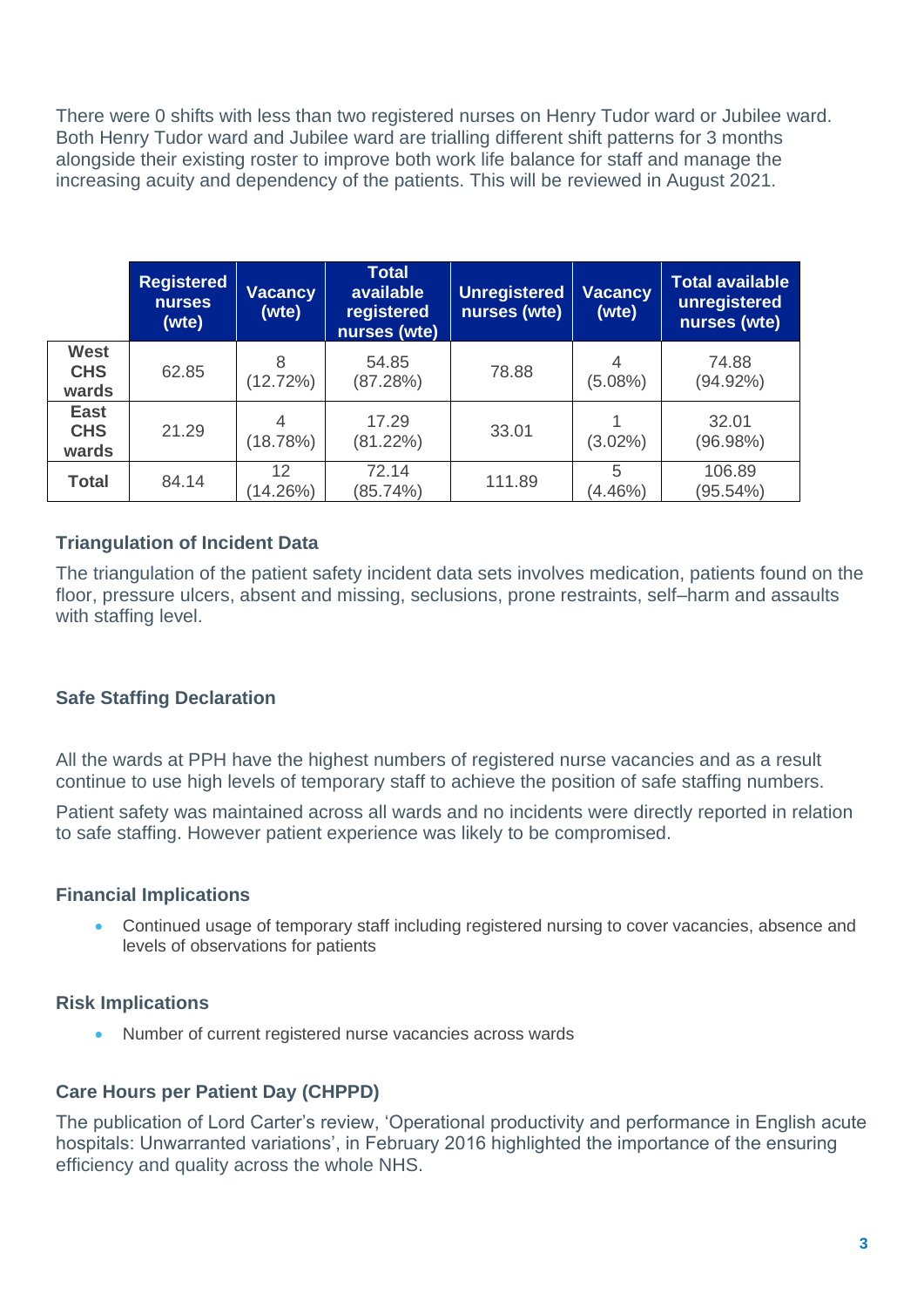One of the obstacles identified in eliminating unwarranted variation in clinical staff distribution within the NHS provider sector has been the absence of a single means of consistently recording, reporting and monitoring staff deployment.

In order to provide a consistent way of recording and reporting deployment of staff providing care on inpatient wards, the Care Hours per Patient Day (CHPPD) metric was developed and while it is recognised that the needs of patients using services are often quite different, the CHPPD measure provides a representation of the number of care hours available to patients and it is expected that this measure will enable wards of a similar size, speciality and patient group to be benchmarked in the future.

Collection of this data has only just commenced nationally so there is currently limited benchmarking data available at present. CHPPD for all the inpatient areas within Berkshire Healthcare is captured within Table 3 alongside the fill rate and bed occupancy.

**Table 3:** shows the CHPPD on Berkshire Healthcare wards for April and provides comparison with available data in model hospital when comparing with other Trusts with the same CQC rating.

|                    | Table 3: Reported CHPPD per ward<br>during November 2020 |                    | Data taken from Model Hospital's latest available<br>report September 2020 |
|--------------------|----------------------------------------------------------|--------------------|----------------------------------------------------------------------------|
| <b>Ward</b>        | <b>BHFT</b>                                              | <b>Peer median</b> | <b>National median</b>                                                     |
| <b>Bluebell</b>    | 7.0                                                      |                    |                                                                            |
| Daisy              | 8.7                                                      | 11.77              | 11.29                                                                      |
| Rose               | 15.5                                                     |                    |                                                                            |
| Snowdrop           | 9.2                                                      |                    |                                                                            |
| Rowan              | 15.5                                                     | 11.32              | 13.09                                                                      |
| Orchid             | 15.7                                                     | 11.32              | 13.09                                                                      |
| Sorrel             | 17.4                                                     | 21.48              | 21.73                                                                      |
| Campion            | 37.4                                                     | 27.78              | 29.64                                                                      |
| Donnington         | 7.2                                                      |                    |                                                                            |
| Highclere          | 8.6                                                      |                    |                                                                            |
| Oakwood            | 7.6                                                      |                    |                                                                            |
| Ascot              | 7.4                                                      | $\overline{7}$     | $\overline{7}$                                                             |
| Windsor            | 5.8                                                      |                    |                                                                            |
| <b>Henry Tudor</b> | 8.2                                                      |                    |                                                                            |
| Jubilee            | 9.8                                                      |                    |                                                                            |

Comparison with the national and peer medians demonstrate a continued variance between BHFT wards and other comparable trusts. Due to the lower than expected bed occupancy, particularly on Rowan ward and Campion, the CHPPD appears high.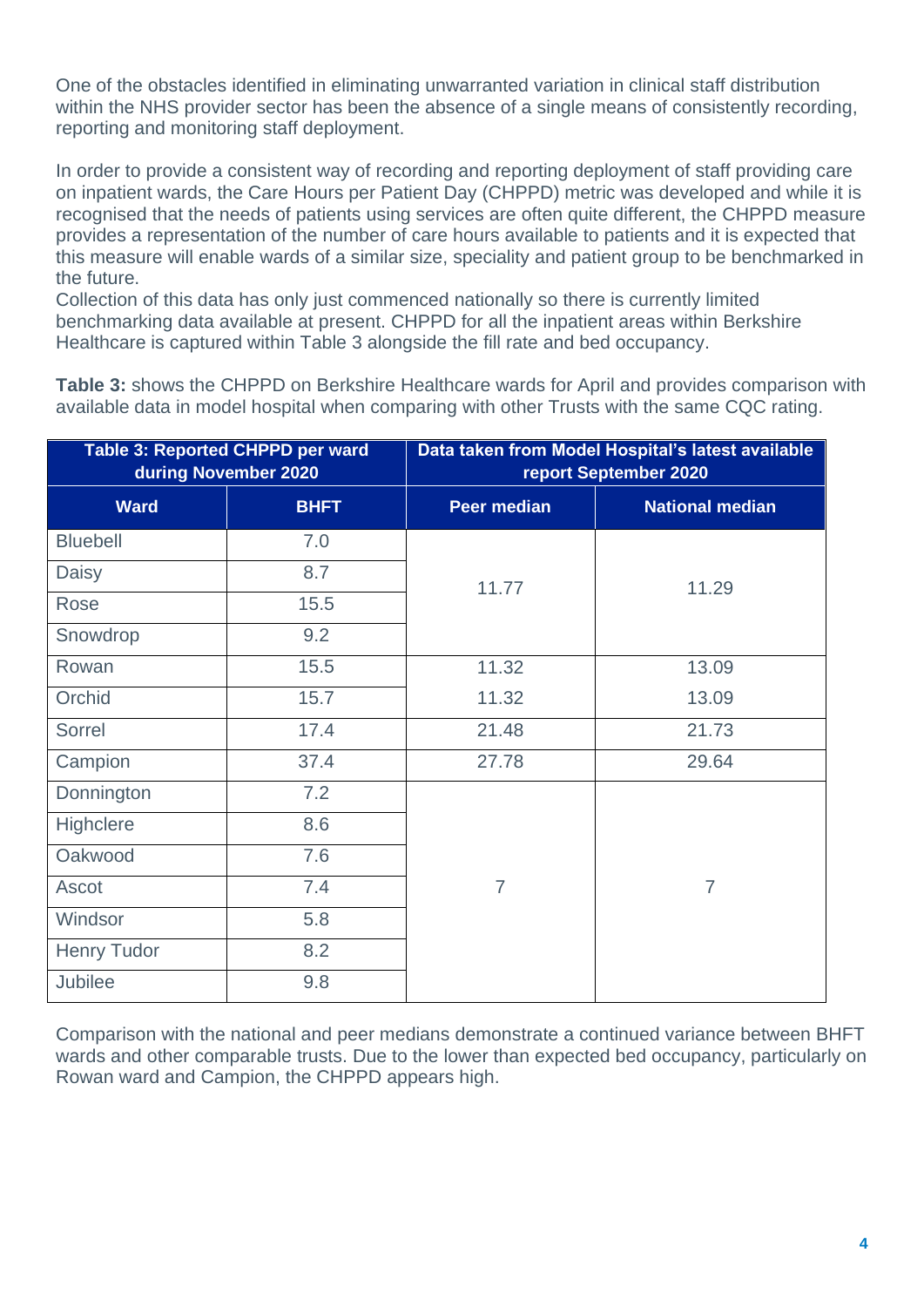## **Reporting**

NHS England requires Trusts to submit monthly staffing data which is displayed on NHS Choices and on the Trust website. The staffing information required to be displayed is the total monthly planned staff hours versus actual staff hours (percentage fill). This information is split by day shift/ night shift and by registered nurses/ unregistered care staff. NHS England has not released the parameters against which staffing levels should be RAG rated as this is a decision for local Trusts and their Board. This information is detailed in Table 4 of the report.

Guidance published in November 2014 by the Department of Health based on NICE guidelines for safe staffing (in acute hospitals) identified 'red flags' where safety has the potential to be compromised. One of these red flags was monitoring when wards had less than two registered nurses present on the ward during a shift. All our Mental Health and Community Wards are staffed to provide two registered staff on every shift and the shifts with less than two registered staff on duty are detailed in table 4.

For Campion Unit (Learning Disability unit) the agreed staffing levels are two registered nurses during the day and one registered nurse at night, therefore it is breaches in these levels that are captured in Table 4 for Inpatient wards.

**Table 4** below displays the total budgeted workforce, vacancy, sickness, and maternity leave. The total monthly planned staff hours versus actual staff hours (percentage fill) along with the care hours per patient day (CHPPD) are also reported. This information is split by day shift/night shift and by registered nurses/unregistered care staff. Sickness and maternity leave data not available in time for this report.

Overall RAG rating for the table as indicated in the following table.